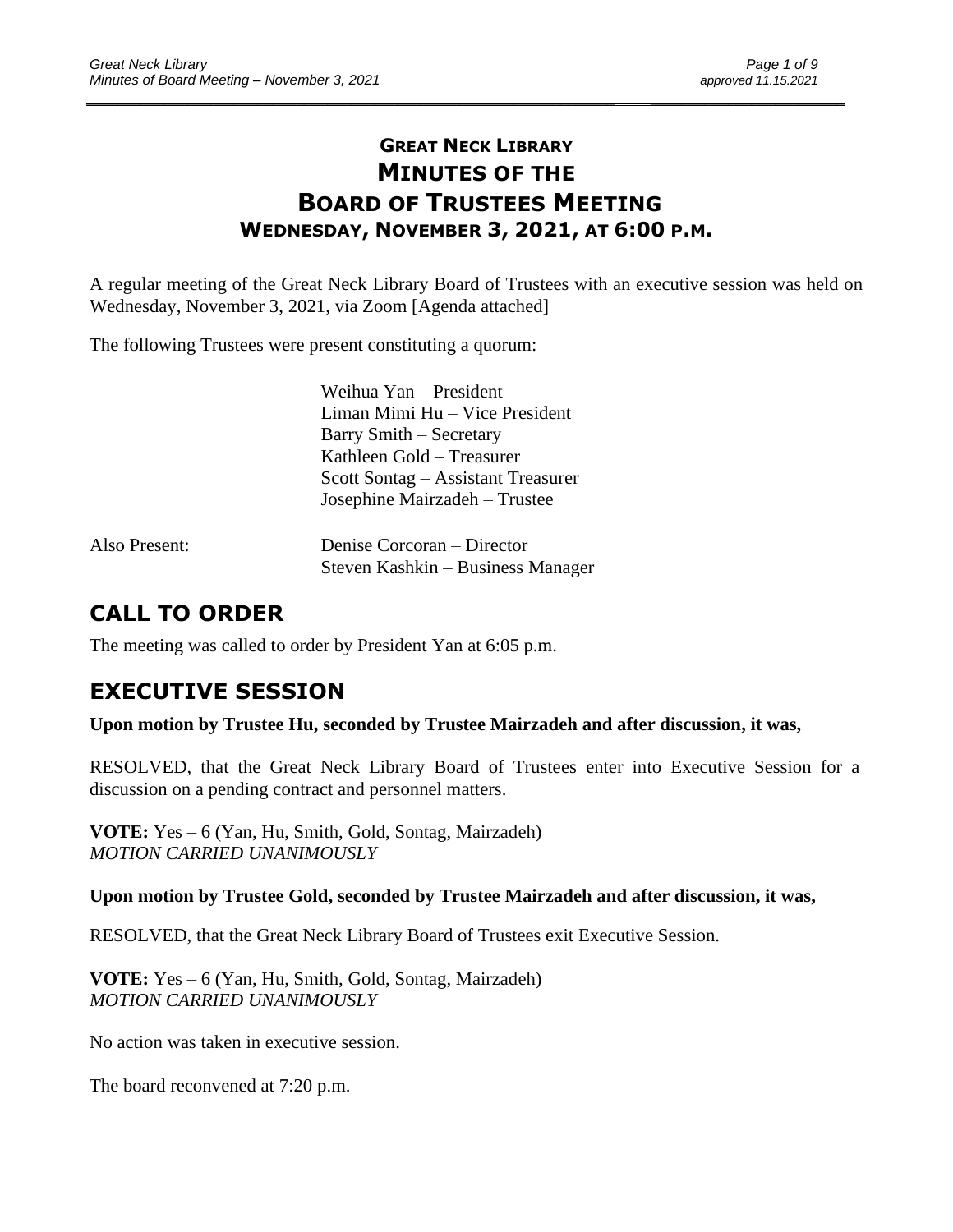# **PUBLIC COMMENTS ON PUBLISHED AGENDA**

None

# **SECRETARY'S REPORT ON ELECTION RESULTS**

Secretary Barry Smith reported the October 25, 2021 election results.

**BOARD OF TRUSTEES**

 **Four-year term ending January 2026 to fill seat currently held by Weihua Yan Donald Panetta (Nominating Committee Candidate) 513 votes Kim Schader (Independent Candidate) 465 Votes**

**BOARD OF TRUSTEES**

 **Four-year term ending January 2026 to fill seat currently held by Barry Smith Barry Smith (Nominating Committee Candidate) 505 votes Douglas Hwee (Independent Candidate) 469 Votes**

**NOMINATING COMMITTEE**

**Three-year term ending January 2025 to fill seat currently held by Francine Ferrante Krupski Josie Pizer (Nominating Committee Candidate) 322 votes**

**NOMINATING COMMITTEE**

**Three-year term ending January 2025 to fill seat currently held by William Gens Kate Berman (Nominating Committee Candidate) 501 votes Sara Rivka Khodadadian (Independent Candidate) 180 Votes**

**BYLAWS – CREATION OF AT-LARGE VOTING & REMOVAL OF NOMINATING COMMITTEE Yes – 526 No - 391 Proposition did not pass. "Amendments to the bylaws shall be adopted by a two-thirds affirmative vote of the members voting, in-person or by proxy at such meeting.**

*Total Ballots Cast = 1014, Quorum Met*

## **MINUTES**

**Regular Board Meeting Minutes**

**Upon motion by Trustee Smith, seconded by Trustee Gold, it was,**

**MOVED,** that the Great Neck Library Board of Trustees approve the minutes of the September 14, 2021 Board meeting with Executive session as presented.

**VOTE:** Yes – 6 (Yan, Hu, Smith, Gold, Sontag, Mairzadeh) *MOTION CARRIED UNANIMOUSLY* 

# **TREASURER/BUSINESS MANAGER REPORT**

**Upon motion by Trustee Gold, seconded by Trustee Mairzadeh, it was,**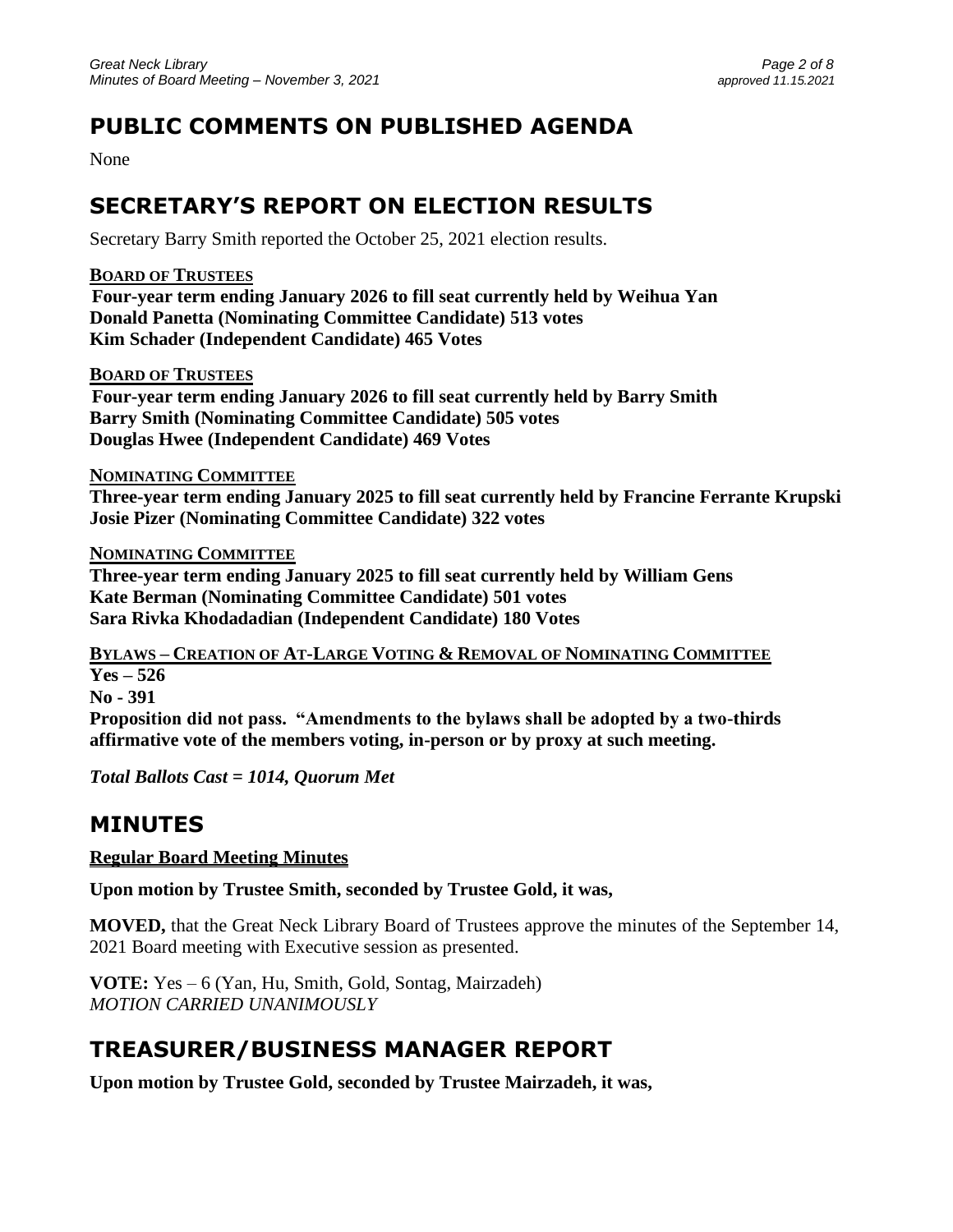**RESOLVED,** that the Great Neck Library Board of Trustees accept the following financial reports which have been reviewed by the Audit Committee**:** 

- a. October 19, 2021, Treasurer's Report;
- b. Warrant dated October 4, 2021 through October 10, 2021 which has been reviewed by the Treasurer, the sums set against their respective names, amounting in the aggregate to \$542,495.77.
- c. Payroll Warrants for pay dates September 9, 2021 and September 23, 2021, which have been reviewed by the Treasurer, (in the amounts of \$137,086.07 and \$133,307.21, respectively,) for a total of \$270,393.28.

**VOTE:** Yes – 6 (Yan, Hu, Smith, Gold, Sontag, Mairzadeh) *MOTION CARRIED UNANIMOUSLY* 

# **PAYROLL CHANGES**

**Upon motion by Trustee Gold, seconded by Trustee Mairzadeh, it was,**

**RESOLVED,** that the Great Neck Library Board of Trustees accept the Payroll Changes report of September 1 through September 30, 2021 as presented, which has been reviewed by the Audit Committee.

**VOTE:** Yes – 6 (Yan, Hu, Smith, Gold, Sontag, Mairzadeh) *MOTION CARRIED UNANIMOUSLY* 

## **REPORTS**

### **Director's Report**

Director Denise Corcoran thanked everyone that participated in the election process. She congratulated Dr. Smith and Don Panetta and said that she looks forward to working with them. Director Corcoran shared that preparations for this year's election were a little slower this year due to the early voting being held in Nassau County. She announced that on September 6<sup>th</sup> Governor Hochul designated COVID-19 as an airborne infectious disease and that on tonight's agenda the NY Hero Act is being presented for adoption by the board. Director Corcoran stated that she worked with the library's COVID Task Force, as well as, the unions to prepare this document. Ms. Corcoran announced that the approved shelving will be installed on November 11<sup>th</sup> and is very excited that the Children's Department will have additional shelves and more books out on the floor. She thanked staff who worked tirelessly in preparation of the Station Branch's reopening. Special thanks to Justin Crossfox, James Pagano, Ever Zelaya, Jose Rodriguez, Bogdan Soldanski, Lisa Stowe, Wanda Lei, Rose Huang, Candy Douglin, Doreen Winkhart, George Romero, Jennifer Schmitt, Garry Horodyski, Cindy Simeti, Christopher Van Wickler, Mij Johnson, Mimi Rabizadeh and Karen Trager. Director Corcoran reported that she, along with Steven Kashkin, met with the Great Neck School District regarding the HVAC system in Parkville. Adjustments have been made to the system and it is now running well. Ms. Corcoran shared that she has been working to secure a new vendor for Lakeville's HVAC unit since the initial vendor was unable to complete the work. She noted that a resolution for approval on its purchase and installation is on tonight's agenda.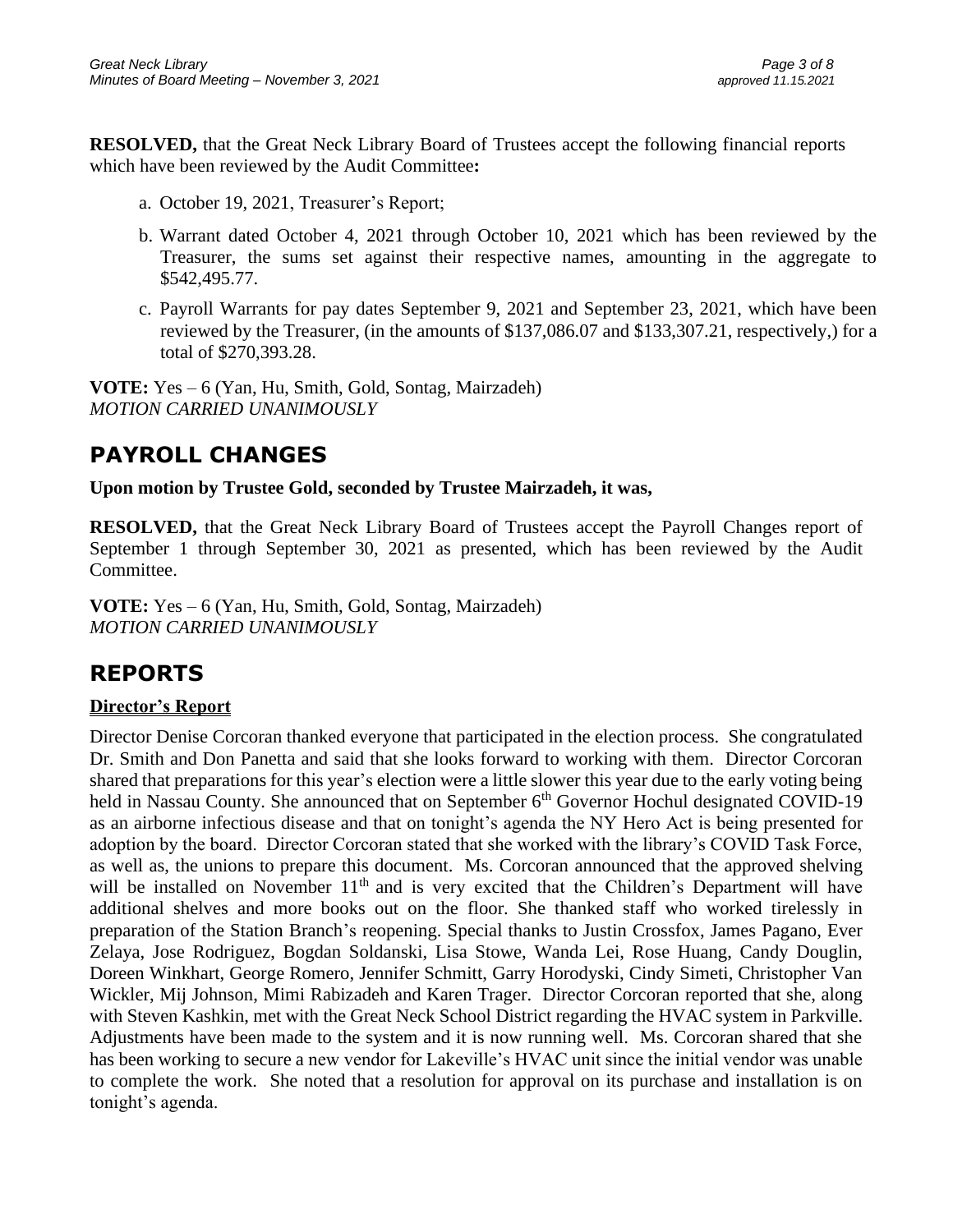#### Text of Denise Corcoran's, Director, written report is below:

#### **ADMINISTRATION**

- We reported and posted two unrelated "Notice of Workplace Exposure to a Communicable Disease" on 9/15 and 9/29. All standard protocols were followed.
- I met with the library's COVID Task Force to develop the NY Hero Act for Board adoption.
- I have met with various Department and Branch Heads to discuss library operations, programming and upcoming initiatives.
- I am currently evaluating and prioritizing staffing needs and interviewing candidates for open funded positions.
- I met with the Presidents of the Department Head and Staff Association to ensure open lines of communication and a good working collaboration.
- I attended an information/training session with staff and our vendor, Innovative, for *Decision Center* overview. Our new app which is being presented at the Nov. 3rd Board meeting has been added to the bank of apps that Great Neck students are allowed to download.
- Election preparations took longer this year due to slower than usual turnaround by the BOE. Nassau County general election early voting was also occurring during this time period and may have been the reason for the impact.
- I have had several phone conversations with our patrons to resolve issues and hear suggestions for better service.
- The newsletter will be available on our website, through email blast, and in paper form at our branches.

#### **COMMUNITY & OUTREACH**

- Wednesday, September 15 NLS MLD Meeting
- Tuesday, October 12 –meeting regarding Time Capsule
- Friday, October 29-call with Dr. Lando, Assistant Superintendent, Great Neck Schools
- Friday, October 29-in person meeting with patron regarding programming

#### **MAIN LIBRARY**

- Items awaiting curbside pickup have been moved inside from the main entrance's vestibule into open shelves near the Circulation Desk. We have plans to discontinue Curbside pick-up and discontinue use of paper bags when possible.
- We have had two instances of the lower-level restrooms flooding due to clogs.
- On October 27<sup>th</sup> I had a Zoom meeting with Creative Concepts regarding the additional purchased shelving for Main.

#### **BRANCHES**

- The Station Branch reopened on Friday, October  $15<sup>th</sup>$  with a ribbon cutting at 11:00am. All staff were instrumental in helping with the reopening whether it was by covering a desk while others were at Station, helping to shelve and prepare Station, or participating in planning sessions and overall ribbon cutting. I want to particularly thank the following staff who worked tirelessly: Justin Crossfox, James Pagano, Ever Zelaya, Jose Rodriguez, Bogdan Soldanski, Lisa Stowe, Wanda Lei, Rose Huang, Candy Douglin, Doreen Winkhart, George Romero, Jennifer Schmitt, Garry Horodyski, Cindy Simeti, Christopher Van Wickler, Mij Johnson, Mimi Rabizadeh, Karen Trager.
	- o Prior to the reopening:
		- $\checkmark$  On October 6<sup>th</sup>, I met with the Presidents of the Department Head and Staff Association for a walk thru of Station prior to staff being assigned.
		- ✓ I had several onsite meetings, email exchanges, and calls with Elisabeth Martin, Jobco, and WGB regarding the Station renovation.
		- ✓ I have met with the Station Branch Head and staff reopening committee to prepare for Station's reopening.
- On Wednesday, September 29, Steve Kashkin and I had a call with Great Neck School District Administration. Dr. Teresa Prendergast – Superintendent, John Powell – Asst. Superintendent of Business and Finance, Alfredo Cavallaro – Director of Buildings and Grounds to discuss the planned Parkville renovation. The school district has assessed the HVAC system and made adjustments so that the unit is running well.
- On October 1<sup>st</sup>, I met with a vendor at Parkville regarding RFP that had been issued for projector system.
- The Lakeville Branch is temporarily closed due to issues with the HVAC. We are working to secure a new vendor.

#### **LEGISLATION**

The trustee training bill (S4435b) was signed by Gov. Hochul. The text of the bill is available at [https://legislation.nysenate.gov/pdf/bills/2021/s4435b.](https://legislation.nysenate.gov/pdf/bills/2021/s4435b)

## **OLD BUSINESS**

None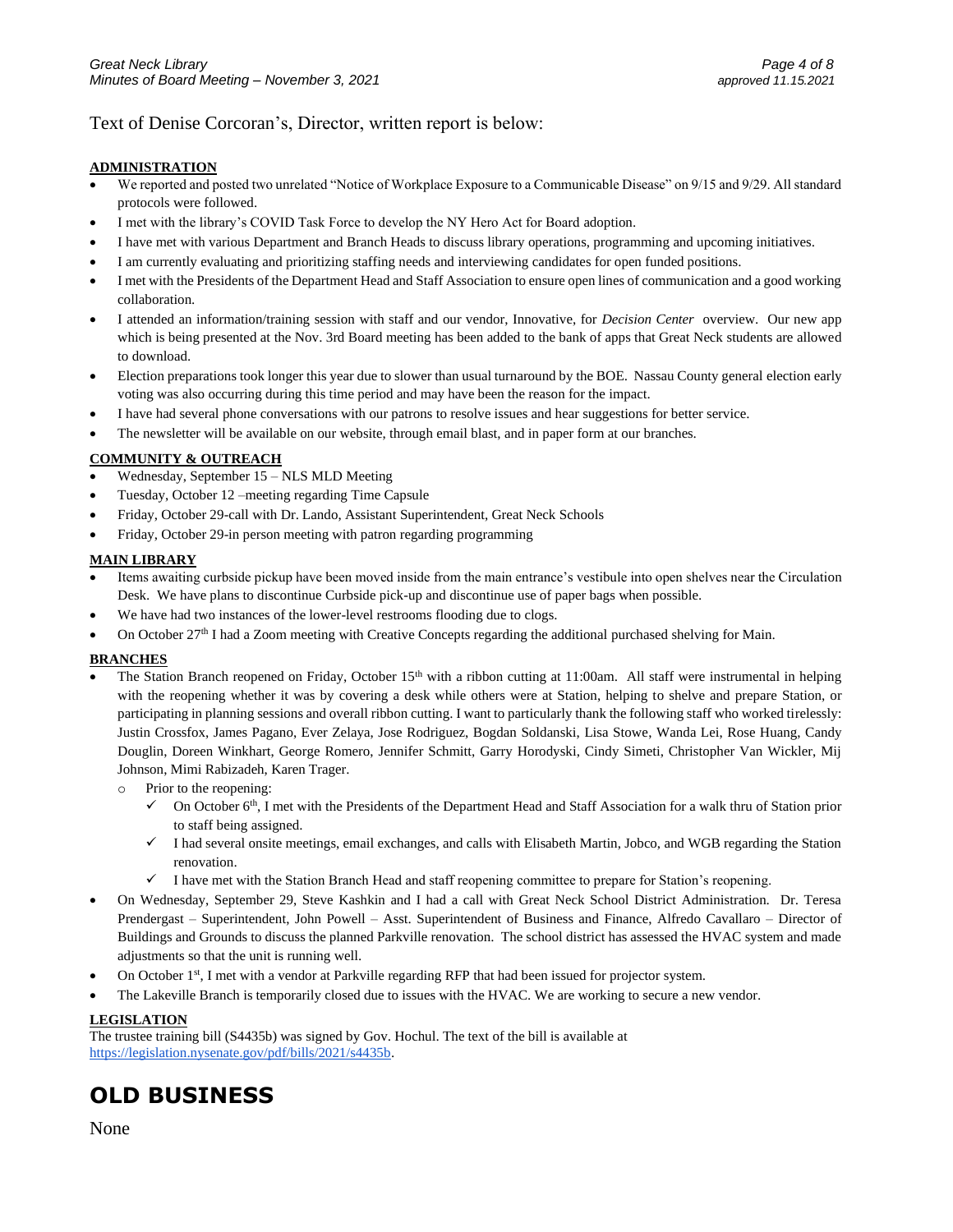## **NEW BUSINESS**

## **(a) Presentation of Great Neck Library Mobile App**

James Pagano, Technical Services Manager, presented the Great Neck Library's Mobile App. He said that the app is now available on the Google Play Store (androids) and Apple App Store (iPhone). It is a one stop shop that has many resources, including; e-materials, library events and museum passes, available at the click of a button. Mr. Pagano noted that one of best things about the app is that once you log on, your library barcode will show up and be available to scan.

Mr. Pagano introduced Vega, the new catalog from Innovative, that is replacing Encore. He noted that this new catalog displays library resources from various formats and shows them on one file. Mr. Pagano thanked Alana Mutum, Nicholas Camastro, Cindy Simeti and Arifa Shuja who have been working with him on this project since June.

Trustee Mairzadeh thanked James for his work on rolling this out. She thinks it's a great start but feels there is a level of engagement that is missing. Ms. Mairzadeh recommended adding color to the app and distinguishing the search tool better so that it is easy to find. She added that the typeface throughout the app should also remain consistent which will result in a more visually pleasing app. Trustee Mairzadeh concluded that sometime in the future thought should be given into strategically incorporating paid advertisements in the app without distracting the patrons.

Trustee Hu expressed her excitement over the app and added that this is the wave of the future as people are usually on their phones 24/7. She asked if the library has a way to receive feedback from the community on the app.

President Yan noted that the library website utilizes WordPress but the app does not, therefore, he wondered if many of the features on the website will not be available on the app. Mr. Pagano stated that some of the links on the app are from the website but that the bulk of its content is from another platform. President Yan thanked Mr. Pagano and the team who worked on this presentation. He loves mobile apps and hopes that the library can continue to innovate and give patrons more options, specifically the younger generation.

### **(b) Snow Removal Contract**

### **Upon motion by Trustee Mairzadeh, seconded by Trustee Gold, it was,**

**RESOLVED,** that the Great Neck Library Board of Trustees authorize the renewal of the snow removal contract for the season November 1, 2021 through April 30, 2022 with EPG Construction Corp at a base price of \$9,998, plus \$220 per sanding of accumulations under two (2) inches, and snowplow charges for accumulation over eight (8) inches, to be charged to the Snow Removal budget line of the Operating Budget.

**VOTE:** Yes – 6 (Yan, Hu, Smith, Gold, Sontag, Mairzadeh) *MOTION CARRIED UNANIMOUSLY*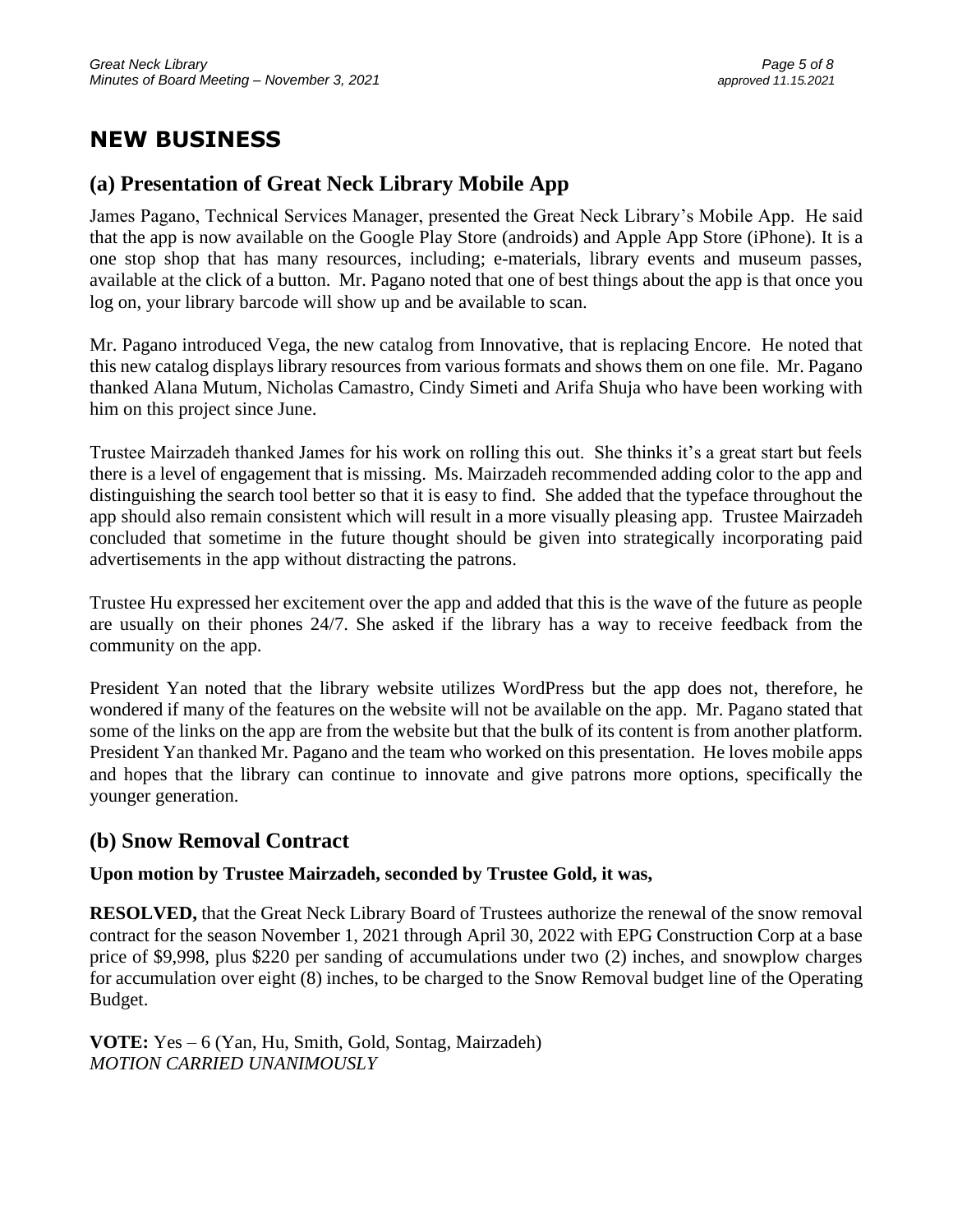## **(c) Adopt New York State Hero Act Plan**

#### **Upon motion by Trustee Gold, seconded by Trustee Hu, it was,**

**RESOLVED,** that whereas the New York Health and Essential Rights Act (NY Hero Act) was signed into law on May 5 2021 mandating extensive new workplace health and safety protections in response to the COVID-19 pandemic, the Great Neck Library Board of Trustees hereby adopts the attached plan to be implemented at all library locations.

**VOTE:** Yes – 6 (Yan, Hu, Smith, Gold, Sontag, Mairzadeh) *MOTION CARRIED UNANIMOUSLY*

## **(d) Approve Stipend for Temporary Branch Head**

### **Upon motion by Trustee Hu, seconded by Trustee Mairzadeh, it was,**

**RESOLVED,** that the Great Neck Library Board of Trustees approve the appointment of Kathryn Baumgartner as Temporary/Acting Branch Head for the Parkville Branch until the position is permanently filled. A monthly stipend of \$1,000.00 will be paid to her, effective November 4, 2021. A memorandum of agreement is to be executed to memorialize such agreement.

**VOTE:** Yes – 6 (Yan, Hu, Smith, Gold, Sontag, Mairzadeh) *MOTION CARRIED UNANIMOUSLY*

### **(e) Appointment of Full Time Circulation Clerk**

#### **Upon motion by Trustee Hu, seconded by Trustee Gold, it was,**

**RESOLVED,** that the Great Neck Library Board of Trustees approve the appointment of Tong Li to the position of Full Time Clerk with a six-month probationary period, effective November 8, 2021, at an annual salary of \$33,000.00. [Job Description/Posting attached]

**VOTE:** Yes – 6 (Yan, Hu, Smith, Gold, Sontag, Mairzadeh) *MOTION CARRIED UNANIMOUSLY* 

### **(f) Appointment of Full Time Circulation Clerk**

### **Upon motion by Trustee Hu, seconded by Trustee Mairzadeh, it was,**

**RESOLVED,** that the Great Neck Library Board of Trustees approve the appointment of Debra Tierney to the position of Full Time Clerk with a six-month probationary period, effective November 8, 2021, at an annual salary of \$33,000.00. [Job Description/Posting attached]

**VOTE:** Yes – 6 (Yan, Hu, Smith, Gold, Sontag, Mairzadeh) *MOTION CARRIED UNANIMOUSLY* 

## **(g) Approve Promotion to Part Time Circulation Clerk**

**Upon motion by Trustee Hu, seconded by Trustee Mairzadeh, it was,**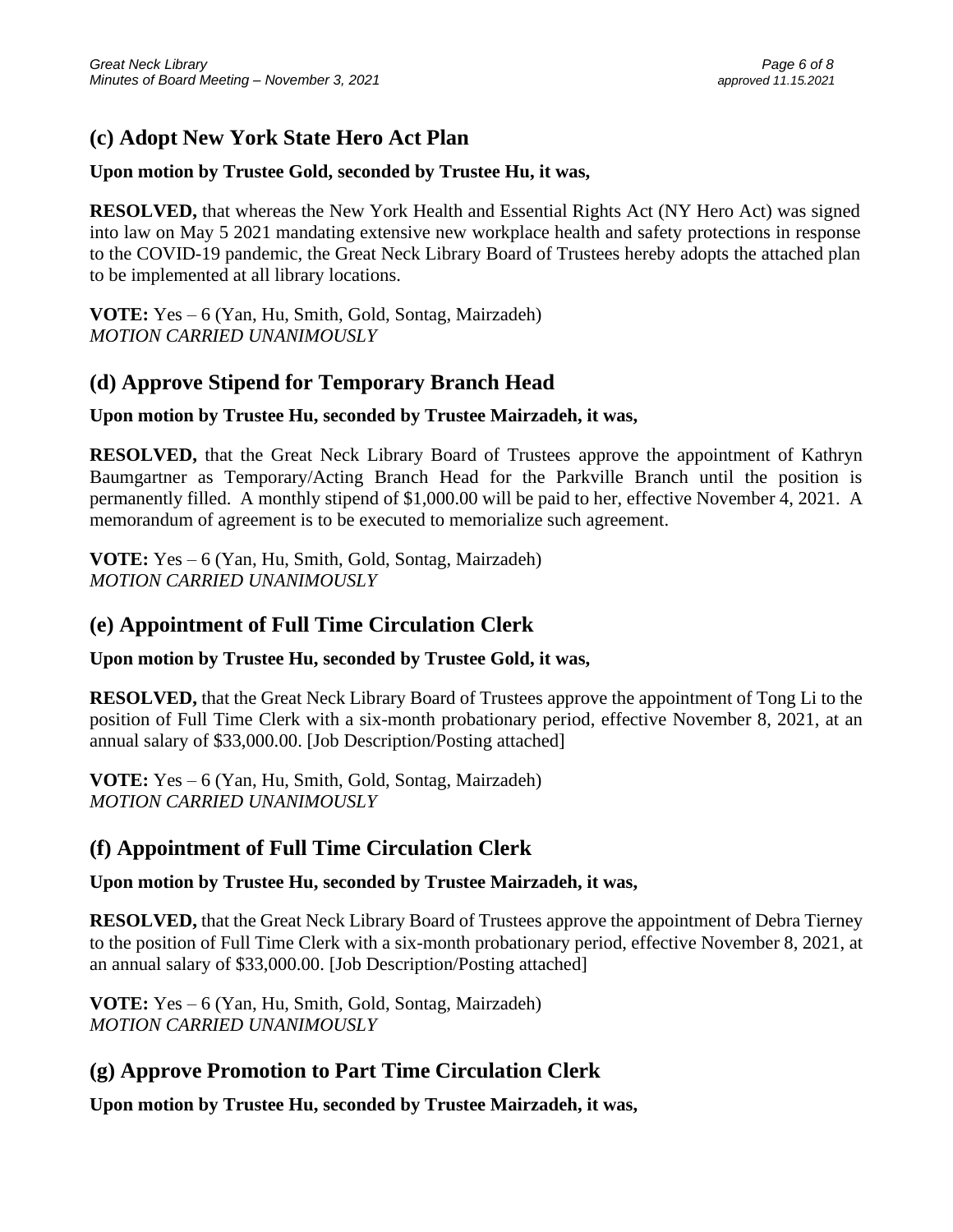**RESOLVED,** that the Great Neck Library Board of Trustees approve the promotion of Karen Trager to a Part Time Circulation Clerk, effective November 8, 2021

**VOTE:** Yes – 6 (Yan, Hu, Smith, Gold, Sontag, Mairzadeh) *MOTION CARRIED UNANIMOUSLY* 

## **(h) Acceptance of LILRC Digitization Grant**

### **Upon motion by Trustee Mairzadeh, seconded by Trustee Gold, it was,**

**RESOLVED,** that the Great Neck Library Board of Trustees accept the Long Island Library Resources Council (LILRC) Digitization Grant in the amount of \$4,500.00. These funds will be used to convert historical telephone books from microfilm with the company: Advantage Preservation. The cost to complete the work is \$5,000 in which \$4,500 will be covered with the grant. The balance of \$500 will be paid utilizing local history funds within the Restricted Gift Fund.

**VOTE:** Yes – 6 (Yan, Hu, Smith, Gold, Sontag, Mairzadeh) *MOTION CARRIED UNANIMOUSLY* 

*Director Corcoran stated that the library has historical phone books on premises. Christy Orquera, Local History Librarian, discovered a grant to digitize the microfilm so that they may be available to more patrons. Director Corcoran added that Ms. Orquera has been doing a great job preserving local history specifically Great Neck History and that we will be hearing more about her projects in the future. Trustee Hu asked if this collection will be put online at some point. Director Corcoran responded that Ms. Orquera has already digitized a lot of information which is available to patrons without the need for them to come into the physical location and will, most likely, be able to do the same with this project.*

## **(i) Approve Purchase and Installation of HVAC unit for Lakeville**

### **Upon motion by Trustee Smith, seconded by Trustee Mairzadeh, it was,**

**RESOLVED,** that the Great Neck Library Board of Trustees approve the purchase and installation of a new HVAC unit for Lakeville from Klima New York, LLC at a cost of \$19,565.00 which will be offset by an insurance reimbursement of \$9,232.60, resulting in a net cost of \$10,332.40. Funds will be taken from the Branch and Special Services Fund.

**VOTE:** Yes – 6 (Yan, Hu, Smith, Gold, Sontag, Mairzadeh) *MOTION CARRIED UNANIMOUSLY* 

*Director Corcoran reported that the board had previously approved the installation of an HVAC unit in Lakeville. There was a delay in getting the unit due to supply chain issues and ultimately, it was discovered, that the company selected will not be able to complete the work. As soon as this was found out, they started looking at the other companies who had offered to install. A good unit that is compatible is also now available therefore she is recommending its purchase and installation.*

*Trustee Hu asked the estimated time of installation of the unit. Director Corcoran responded that they are hoping to get this scheduled immediately and based on her communication with the vendor, it should be complete within the next two weeks. She reminded them that, of course, there are no guarantees.*